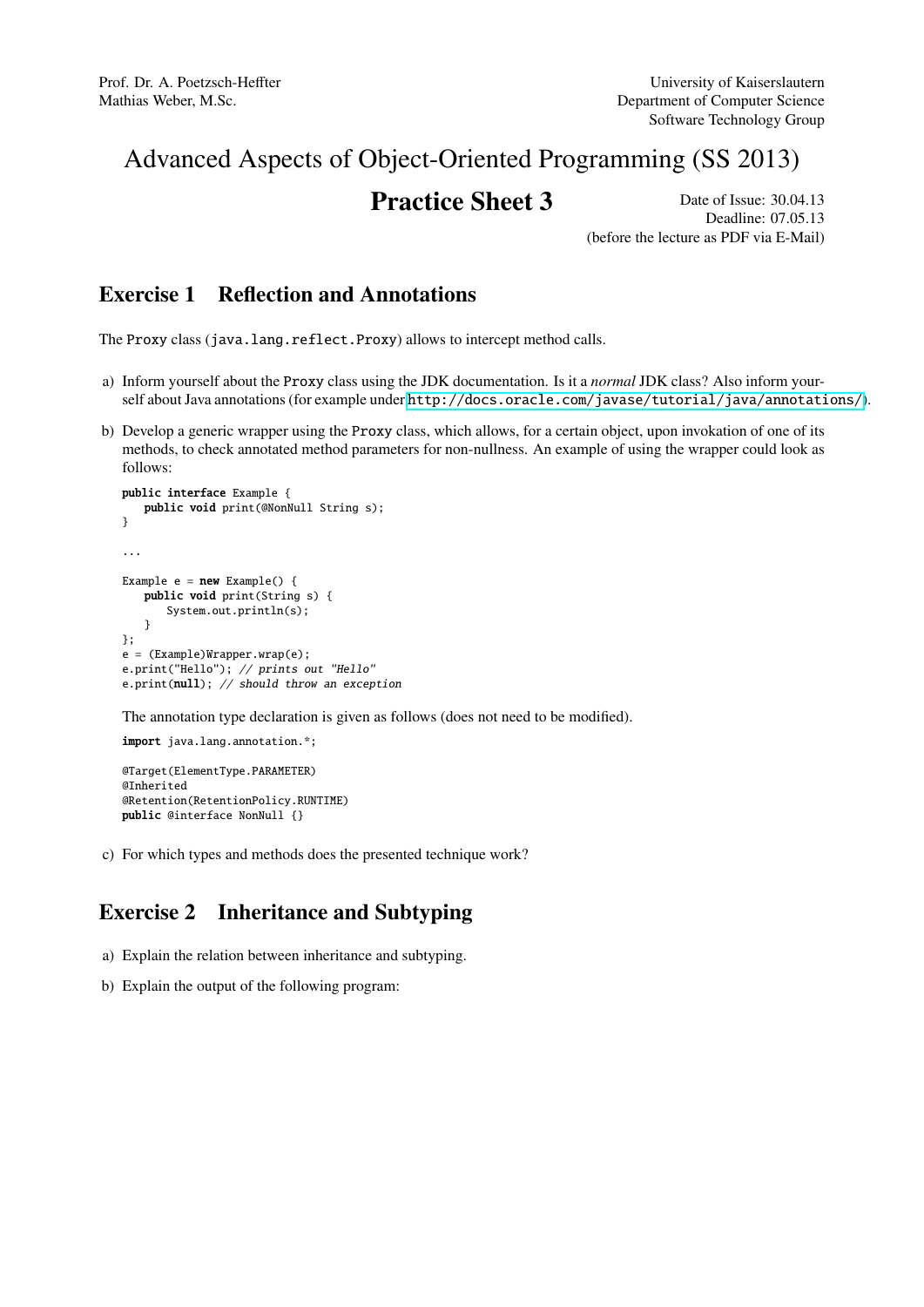```
class Dog {
   public static void bark() {
      System.out.print("woof_");
   }
}
class Basenji extends Dog {
   public static void bark() { }
}
public class Bark {
   public static void main(String args[]) {
      Dog woofer = new Dog();
      Dog nipper = new Basenji();
      woofer.bark();
      nipper.bark();
   }
}
```
- c) Define the role and semantics of the @Override annotation in Java. Explain the relation between overriding and dynamic dispatch. *Hint: use the Java Language Specification*
- d) Analyze the following program:

```
package p;
public class Person {
 void print() {}
}
package q;
import p.Person;
public class Assistant extends Person {}
package p;
import q.Assistant;
public class PhDAssistant extends Assistant {
  public void print() {}
}
```
Does the print method in class PhDAssistant override the print method in class Person ? *Hint: look at the Java Language Specification in Section 8.4.8.*

## Exercise 3 Super-Calls

Write a program, that would behave differently under the assumption of dynamically bound super-calls than it does with statically bound super-calls.

#### Exercise 4 *StoJas* Extension

In this exercise, we are going to build extensions to the Java subset *StoJas* that was presented in the lecture.

- a) Extend the syntax as well as the semantics (static & dynamic) of *StoJas* to support a "for(...) { ... }" statement and give a detailed explanation for the necessary adjustments.
- b) Extend the syntax as well as the semantics (static & dynamic) of *StooJas* to support static methods and give a detailed explanation for the necessary adjustments.
- c) Extend the syntax as well as the semantics (static & dynamic) of *StooJas* to support static variables and give a detailed explanation for the necessary adjustments.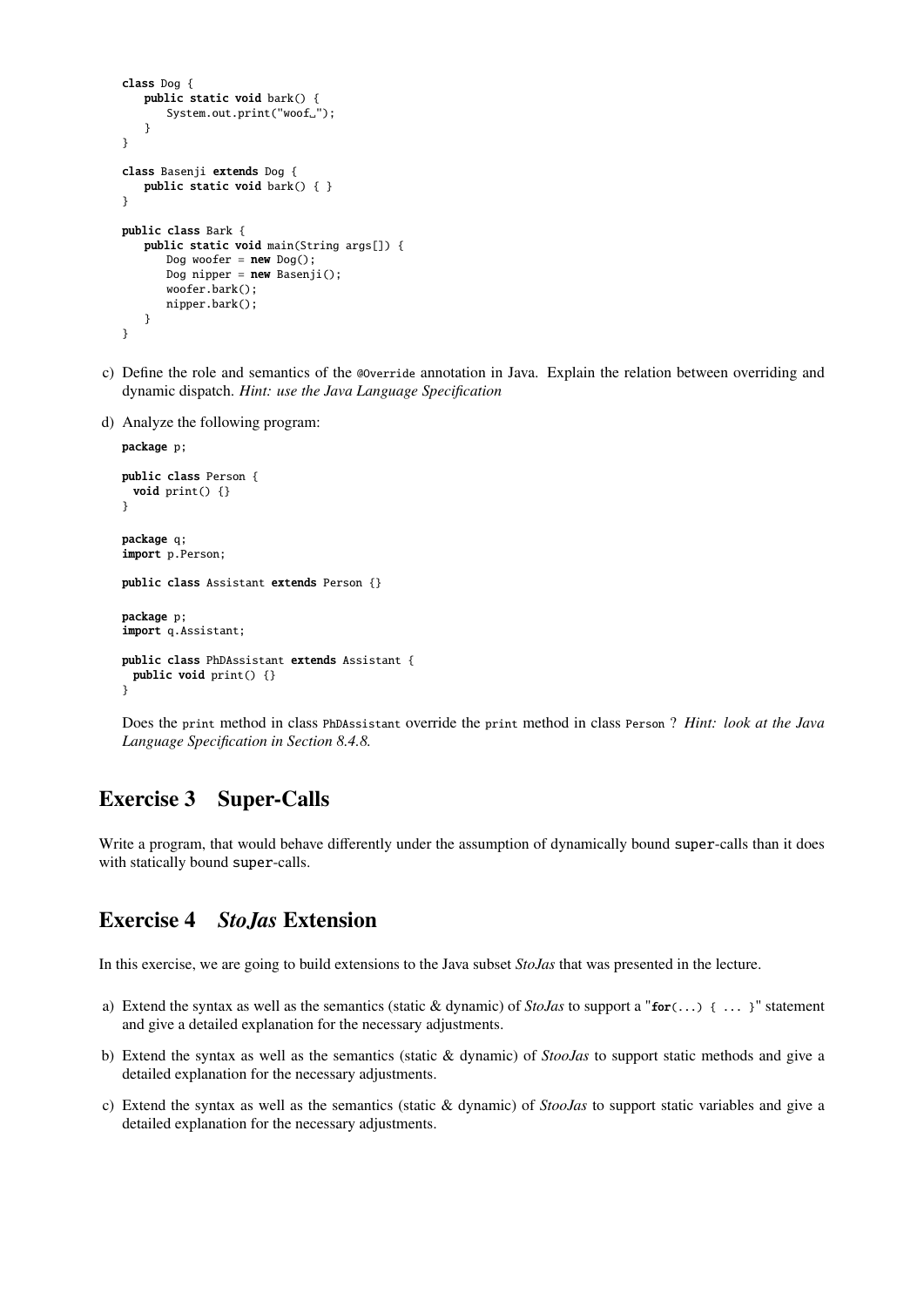## Exercise 5 Prototyping (optional)

The following exercise will not be discussed in the exercise hours.

In this exercise, we will encode the class-based approach to object-orientation using prototyping. First of all, have a look at the wikipedia page about prototype-based programming: ([http://en.wikipedia.org/wiki/Prototype-based\\_programming](http://en.wikipedia.org/wiki/Prototype-based_programming)).

In pure prototyping there are no visible pointers or links to the original prototype from which an object is cloned. The prototype object is copied exactly, but given a different name (or reference). Behavior and attributes are simply duplicated as-is.

We want to implement the University Administration System from the lecture using prototyping with a class-based approach. As we want to do this in the (familiar) Java language, which offers no direct support for prototyping, we present a small library to provide prototyping facilities. Furthermore, we restrict the library user from using certain Java features. In fact, you are only allowed to use pre-defined (Java) types. However, it is allowed to create anonymous classes which are direct subtypes of the Function class. You are not allowed to use reflection.

```
public final class ProtoObj {
   /** Initial object */
   public static final ProtoObj INIT PROTO = new ProtoObj();
   /* Tests whether the object has the given property */public final boolean hasProperty(String name) { ... }
   /* Set the property with name propertyName to the given value.
       If no such property exists, it is created. */
   public final void setProperty(String propertyName, Object value) { ... }
   /* Gets the value of the property with name propertyName */public final Object getProperty(String propertyName) { ... }
   /* Gets the value of the (function) property with name functionName.
    * This is just a convenience method to avoid casting. */
   public final Function getFunction(String functionName) { ... }
   /** clone this object (copy all properties) */public final ProtoObj clone() { ... }
}
/** This class represents a function. To create a new function, override the run method */
public abstract class Function {
   public abstract void run(ProtoObj self, Object...args);
```
- }
- a) To get familiar with the prototype-based programming approach, you can look at the following example (similar to the one in the lecture):

```
ProtoObj vehicle = ProtoObj.INIT_PROTO.clone();
vehicle.setProperty("name", ".");
ProtoObj sportsCar = vehicle.clone();
sportsCar.setProperty("driveToWork", new Function() {
 @Override
 public void run(ProtoObj self, Object... args) {
     System.out.println(self.getProperty("name") + "_drives_to_work");
 }
});
ProtoObj porsche911 = sportsCar.clone();
porsche911.setProperty("name", "Bobs_Car");
```

```
// call the driveToWork method on the porsche911 object
porsche911.getFunction("driveToWork").run(porsche911);
```
b) Implement the University Administration System in the spirit of the provided Java sources (UAS.zip). You should use the following template to implement the system (e.g. implement the methods call and newObject).

```
static ProtoObj PERSON_TYPE = ...
static ProtoObj STUDENT_TYPE = ...
static ProtoObj PROFESSOR_TYPE = ...
static ProtoObj ASSISTENT_TYPE = ...
public static void main(String...args) {
 ProtoObj michi = newObject(PERSON_TYPE, "Michi");
```